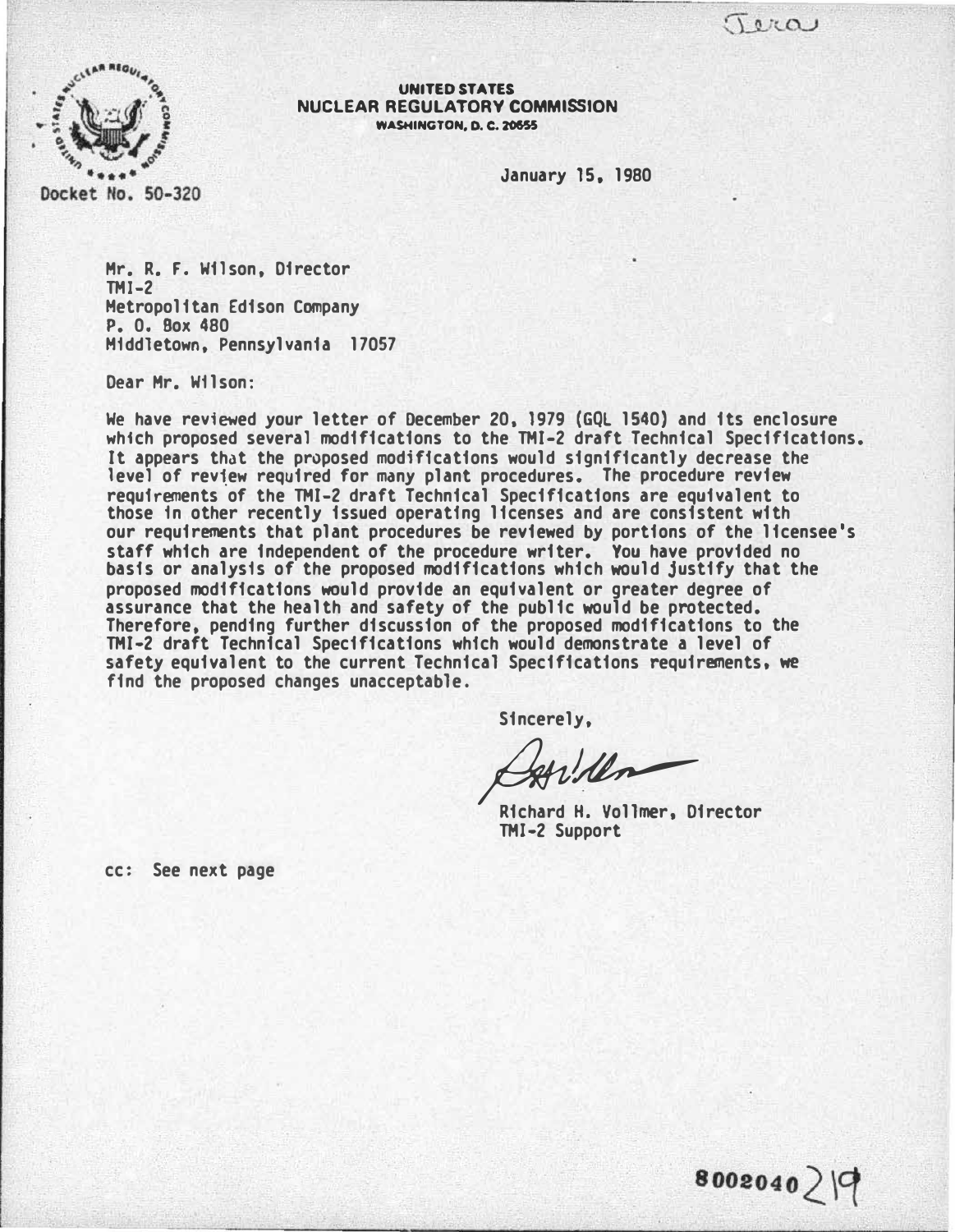# Mr. R. F. W11son - 2-

#### January 15, 1980

Hr. Harvin 1. Lewis 6504 Bradford Terrace Philadelphia. Pennsylvania 19149

Walter W. Cohen, Consumer Advocate Department of Justice Strawberry Square, 14th Floor Harrisburg. Pennsylvania 17127

Robert L. Knupp, Esq. Assistant Solicitor Knupp and Andrews P.O. Box P 407 N. Front Street Harrisburg, Pennsylvania 17108

John E. Minnich, Chairman Dauphin Co. Board of Commissioners Dauphin County Courthouse Front and Market Streets Harrisburg. Pennsylvania 17101

Robert Q. Pollard Chesapeak Energy Alliance 609 Montpelier Street Baltimore, Maryland 21218

Chauncey Kepford Judith H. Johnsrud Environmental Coalition on Nuclear Power 433 Orlando Avenue State College, Pennsylvania 16801

Ms. Frieda Berryhill, Chairman Coalition for Nuclear Power Plant Postponement 2610 Grendon Drive Wilmington, Delaware 19808

Mrs. Rhoda D. Carr 1402 Marene Drive Harrisburg, Pennsylvania 17109

Dr. Walter H. Jordon 881 w. Outer Drive Oak Ridge, Tennessee 37630 Dr. Linda w. Little 5000 Hermitage Drive Raleigh, North Carolina 27612

Holly s. Keck Anti-Nuclear Group Representing York 245 w. Philadelphia Street York, Pennsylvania 17404

John Levin. Esq. Pennsylvania Public Utilities Commission Box 3265 Harrisburg, Pennsylvania 17120

Jordan D. Cunningham, Esq. Fox. Farr and Cunningham 2320 North 2nd Street Harrisburg, Pennsylvania 17110

Ms. Katny HcCaughin Three Mile Island Alert. Inc. 23 South 21st Street Harrisburg, Pennsylvania 17104

Ms. Marjorie H. Aamodt R.O. #5 Coatesville. Pennsylvania 19320

Ms. Karen Sheldon Sheldon. Harmon, Roisman & Weiss 1725 1 Street, N.W., Suite SOb Washington. D.C. 20006

Earl B. Hoffman Dauphin County Commissioner Dauphin County Courthouse Front and Market Streets Harrisburg, Pennsylvania 17101

Ellyn Weiss, Esq. Sheldon, Harmon, Roisman & Weiss 1725 I Street, N.W., Suite SOb Washington, D.C. 20006

Hr. Steven c. Sholly 304 s. Market Street Mechanicsburg, Pennsylvania 17055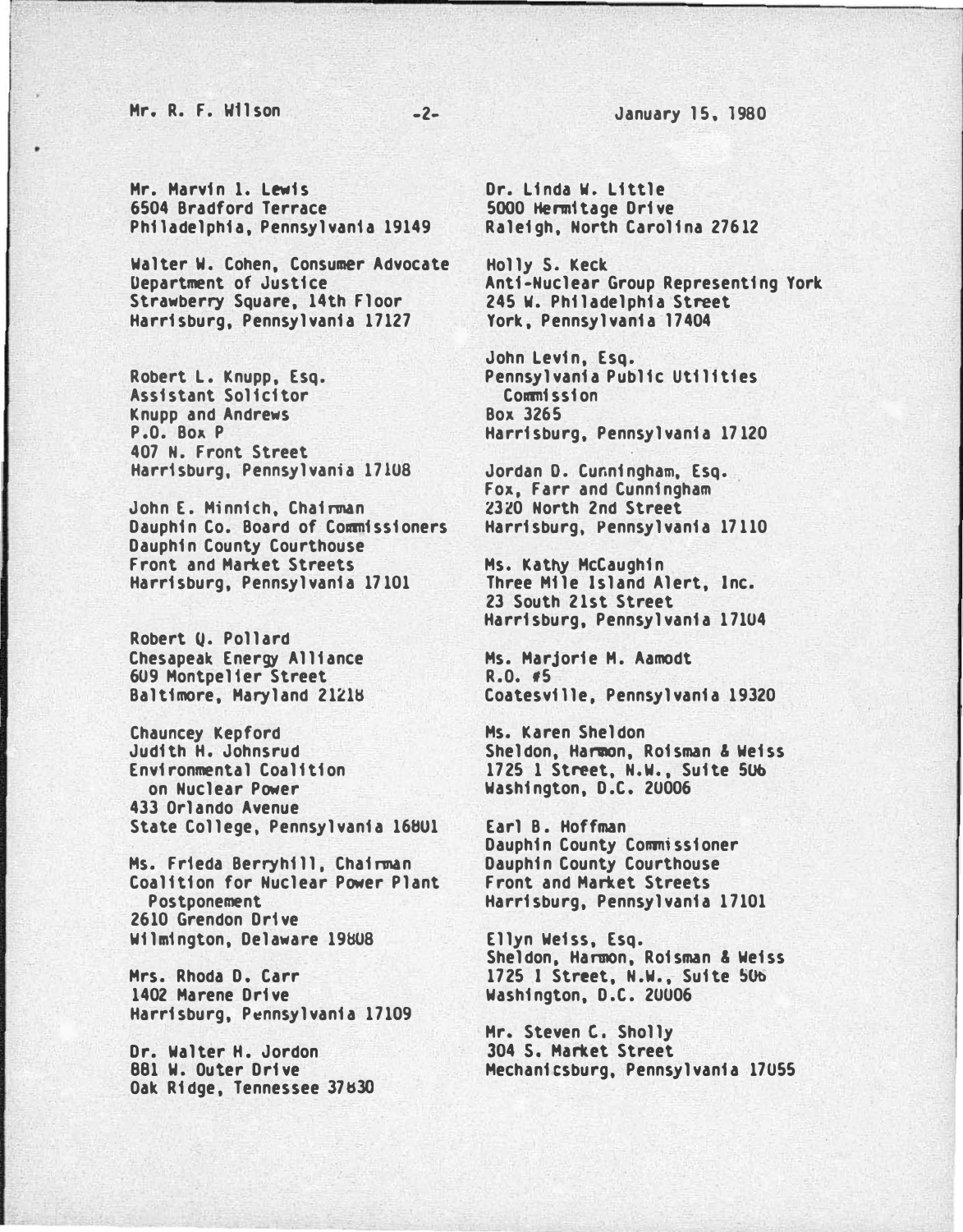## Hr. R. F. Wilson

 $-3-$ 

#### January 15, 1980

Mr. Thomas Gerusky Bureau of Radiation Protection Department of Environmental Resources P.O. Box 2063 Harrisburg, Pennsylvania 17120

Hr. R. F. Wilson, Acting Director Three Mile Island 2 Recovery Metropolitan Edison Company P.O. Box 48.! Middletown, Pennsylvania 17057

J. B. Lieberman, Esq. Berlock, Israel, Lieberman 26 Broadway New York, New York 1UU04

G. F. Trowbridge, Esq. Shaw, Pittman, Potts & Trowbridge 1800 H Street, N.W. Washington, D.C. 20036

Pennsylvania Electric Company Hr. R. w. Conrad Vice President, Generation 1001 Broad Street Johnstown, Pennsylvania 15907

Ms. Mary v. Southard, Chairperson Citizens for a Safe Environment P.O. Box 405 Harrisburg, Pennsylvania 17108

Government Publications Section State of Library of Pennsylvania Box 1601 Education Buildfng Harrisburg, Pennsylvan:a 17126

Dr. Edward D. Swartz Board of Supervisors Londonderry Township RFDf1 - Geyers Church Road Middletown, Pennsylvania 17057

u.s. Environmental Protection Agency Region Ill Office ATTN: EIS COORDINATOR Curtis Building (Sixth Floor) 6th and Walnut Streets Philadelphia, Pennsylvania 19106 Hr. J. G. Herbein Vice President Nuclear Operations Metropolitan Edison Company P.O. Box 4BO Middletown, Pennsylvania 17057

Ms. Jane Lee R.D. 3, Box 3521 Etters, Pennsylvania 17319

Hr. I. R. Finfrock, Jr. Jersey Central Power & Light Company Hadison Avenue at Punch Bowl Road Morristown, New Jersey 07950

Karin w. Carter, Esq. 5U� Executive House P.O. Box 23�7 Harrisburg, Pennsylvania 17120

Honorable Hark Cohen 512 E-3 Main Capital Building Harrisburg, Pennsylvania 17120

Dauphin County Office Emergency Preparedness Court House, Room 7 Front and Market Streets Harrisburg, Pennsylvania 17101

Department of Environmental Resources ATTN: Director, Office of Radiological Health P.O. Box 2063 �arrisburg, Pennsylvania 171US

Director, Technical Assessment Uivision ATTN: HR. WILLIAM N. CROFFORU Offtce of Radiation Programs (AW-4�9) U.S. Environmental Protection Agency Crystal Mall #2 Arlington, Virginia 20460

Hr. Robert B. Borsum Babcock & Wilcox Nuclear Power Generation Division Suite 420, 7735 Old Georgetown Road Bethesda, Maryland 20014